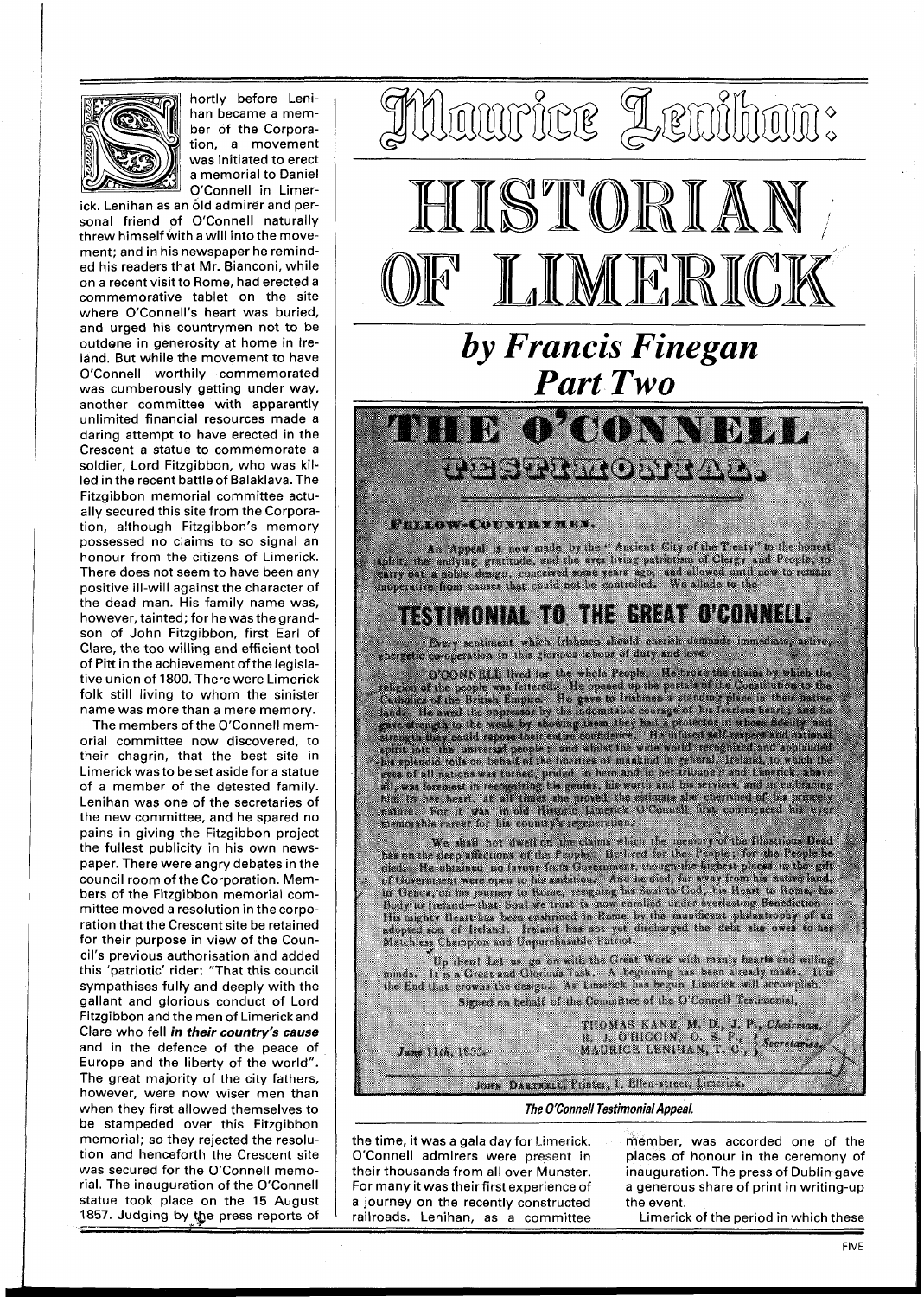

A late nineteenth century picture of the O'Connell Monument.

events were taking place presents a events were taking place presents a<br>strange contrast to Limerick today — in one respect at least. I mean the language question. lrish was heard in the market place; and in the courthouse an interpreter was still required to translate, for the legal man, the statements of many of the country-folk during the sessions of the court. In the minutebook of the Corporation, so late as 23 February 1860, we find the following entry: "Application read of John Roberts to be lrish interpreter at the Court House. Application was founded upon a certificate from Mr. Keogh going Judge of Assize and an appointment to the office by the late High Sheriff, but it was not entertained." It is peculiar that Lenihan has nothing to say in his Reminiscences concerning his own use of the lrish language; yet it is practically certain that he was an Irish-speaker. Where he uses an lrish  $phrase$ , the orthography is unusual and such as to lead us to suspect that he had no reading knowledge of the language. In his later years, as we shall see, he advocated the teaching of lrish in the schools and universities. His interest in the lrish language never lapsed at any period of his life  $-$  not even during the period of his closest association with O'Connell. He mentions a visit to the veteran Gaelic scholar, Father Matt Horgan, in 1843 at Blarney, Co. Cork, but does not tell us in what medium the conversation was conducted. Throughout the Reminiscences, we find frequent references to eminent Gaelic scholars of the late eighteenth or early nineteenth cen-

turies. His later open advocacy of the cause of the lrish language can possibly be traced to the influence of Eugene O'Curry. Lenihan first made the acquaintance of the great Gaelic scholar in 1852. O'Curry was then working on his edition of the Brehon Laws at Dr. Graves' rooms in Trinity College, Dublin. It was on the same occasion that Lenihan made the acquaintance of Dr. Petrie. "Between that year and the year 1862," he writes, "I had frequent opportunities of seeing and corresponding with O'Curry. Whenever I visited Dublin I embraced the occasion of calling upon him; he was very genial, good-humoured, full of anecdote that was racy of the soil ... anxious to communicate as freely as possible all he knew of whatever subject on which enquiry was made to him.'

Lenihan does not state when precisely he became interested in the history of his adopted city; but there can be no doubt that O'Curry gave him encouragement to embark on the task. It isclear from the early numbers of the **Limerick Reporter** that Lenihan had taken up the study of lrish history. His first idea of a history of Limerick was limited in scope. He made a study of the last sieges, as he tells us in his preface, and published the fruits of his study in serial form. After completing this work, he began to entertain the idea of publishing a history of Limerick from the earliest times. It is certain that, before O'Curry's death in 1862, Lenihan had read widely and collected much matter for his complete **History of Limerick.** 

Mgr. O'Reardon says that the work took five years of incessant labour. His Sundays were spent in the country copying inscriptions on tombstones and collecting folklore and general information bearing upon the subject. And yet at this busy period of his life, he found time to interest himself and the citizens of Limerick in the question of recognition by the British Parliament of the recently founded Catholic University of Ireland.

The Catholic University of Ireland had been founded ten years previously, but was unrecognised by the government. Lenihan was deeply conscious of the long-standing grievance of discrimination, in the matter of higher education, against the Catholic laity at a date thirty years after the granting of Catholic Emancipation; and in the columns of the **Reporter and Vindicator** he presented, with his matchless vigour and enthusiasm, the case for the recognition of the Catholic University. At a meeting of the Corporation, 13 February 1862, he gave notice of a motion to be debated: "That a memorial from this council be presented to His Excellency the Lord Lieutenant, expressive of the opinion of this council in favour of the grant by Government of a Charter for the Catholic University of Ireland." The motion passed unanimously, and every Protestant in the council supported it by his vote. Lenihan and five other members of the Corporation were appointed to prepare the address. When the address received the appro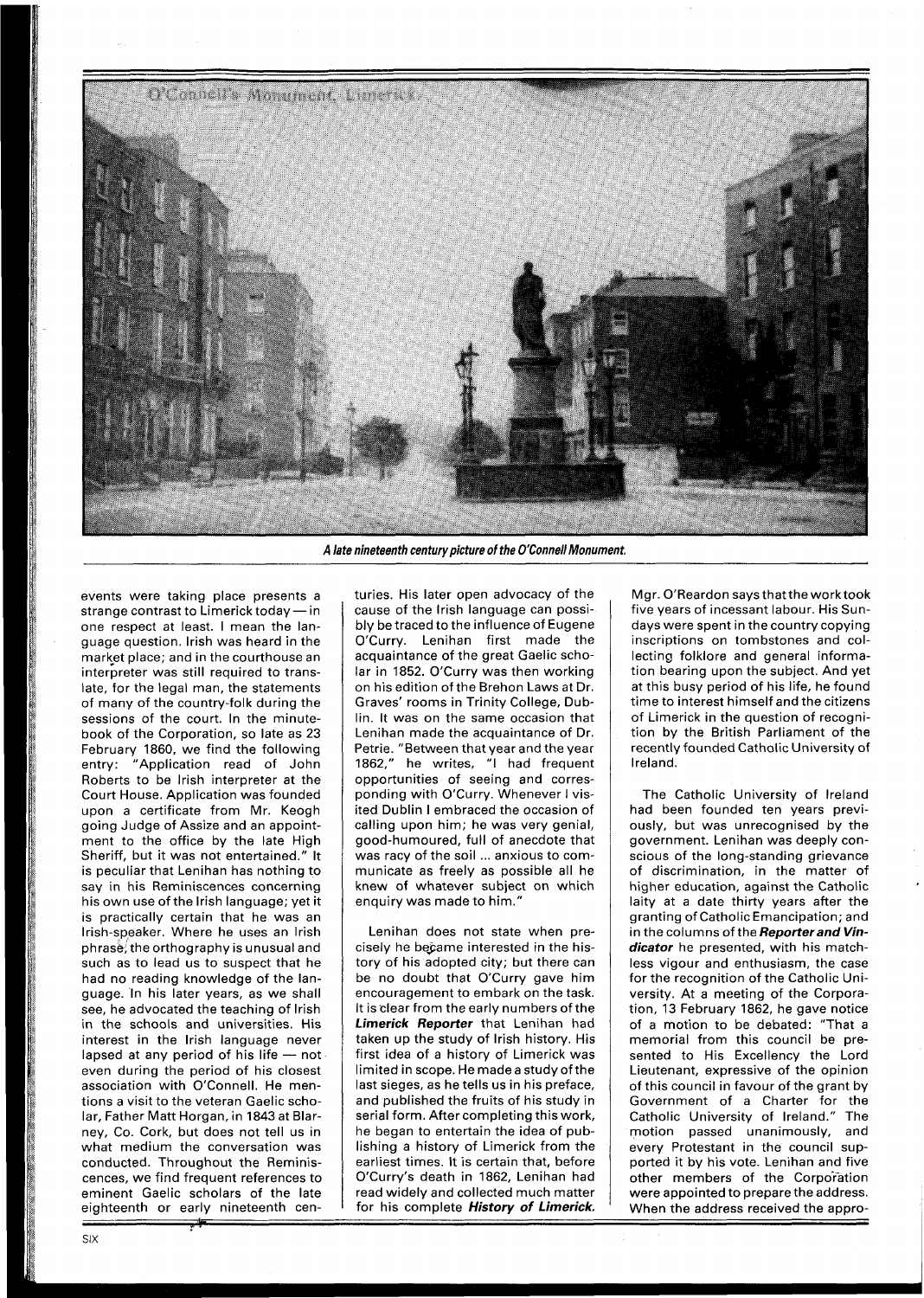bation of the Council, a deputation including the Mayor (Mr. Lane Joynt), the proposer (Lenihan), the seconder and three others - was chosen to present the memorial to the Viceroy. On their arrival in Dublin the members of the deputation were entertained at a banquet given in their honour by the Rector of the University, Most Rev. Dr. Woodlock. Next day, Lady Day, the members of the deputation were presented to the Viceroy. Lenihan says that he gave anything but a favourable reply. The text of the Viceroy's reply disguised a11 too thinly the scant courtesy with which he received the deputation?

The Corporation of Limerick next decided, by a unanimous vote, to attend the ceremony of the laying of the foundation stone of the new University buildings and travelled to Dublin for the event, which took place with great solemnity on July 20, 1862. Lenihan had special reason for his enthusiasm in the cause of a University whose name will always be associated with that of Cardinal Newman. It was Newman who discovered the genius of the great Eugene O'Curry, and it was almost natural for Lenihan to feel an interest in the cause of the University that could boast of a scholar of O'Curry's stature. It was at the ceremony of thefoundation stone that Lenihan met O'Curry for the last time. He recalled that O'Curry and himself sat tog6ther at the banquet which followed the ceremonies; and before returning to Limerick, he received an invitation to spend an evening at O'Curry's home. "It was an agreeable evening indeed,"' he says, "though I saw that my gifted friend was somewhat exhausted after his hard day's work and thought his spirits were depressed. He zealously urged me to persevere in my then projected History of Limerick ... He felt much interest in my sketches of the last sieges as they appeared in the **Reporter and Vindicator;** and, if through post office delay or other lapse, a number did not duly reach its destination, he lost no time in acquainting me with the fact and in expressing a desire of the missing copy. He contributed a very interesting passage from the Book of Lecan as to the origin of the name of Limerick, of which I availed myself cheerfully and thankfully and the manuscript of which, written in lrish with a translation in his own clear and admirable hand, I carefully preserved." A

fortnight later Eugene O'Curry died.<br>The history of the last sieges, as it appeared in weekly instalments of the **Limerick Reporter, required long and** careful preparation on Lenihan's part. But more was required than long and careful preparation when he started on<br>the early history of Limerick. He was sufficiently aware of the pitfalls into which an amateur like himself might work, so he looked for advice and guidance from O'Curry, a master in this department of lrish history. We of the twentieth century appreciate O'Curry for his lasting worth as an archaeologist and master of Celtic studies, yet the fact remains that in his lifetime he was far from receiving the recognition that was due to his genius. The great Newman, alone of the scholars of the day, recognised the genius of O'Curry. For most of his life in Dublin O'Curry was

"strategic retreat" at Colooney is described in all the fanciful detail of the fable that it is. Unfortunately, Lenihan's words on the matter have been rable that it is. Unfortunately, Lenihan's<br>words on the matter have been<br>reprinted — often word for word — in<br>many lead bistories. There are other many local histories. There are other errors as well; yet, when the vastness of the work is considered, it is re,markable how few they are. It is true that the book is hardly notable for its good order; but for all that nothing is lost in the confusion. Everything worth know-



Eugene O'Curry.

employed as an 'assistant editor' who did the spade-work in rediscovering the genuine text of ancient MSS., while others took all the credit that was alone O'Curry's due. It required acumen on Lenihan's part to see through the propaganda of silence waged by aspiring 'intellectuals' whose reputation for Irish scholarship rested on the achievements of O'Curry but who refused to acknowledge their indebtedness.

It would be rash to deny that Lenihan's **History of Limerick** taken as a whole is free from error. Indeed the wonder is that Lenihan did not fall into more errors than he actually did. In his use of sources he might well have dispensed with the works of Macaulay. Thus, Macaulay's picturesque fable of the women of Limerick fighting during the siege finds its way into Lenihan's stumble in so difficult a part of the  $\parallel$  work. Again, the episode of Vereker's

ing about Limerick from Adam to 1866 finds a place somewhere between the covers of his book. Occasionally, in his presentation of some historical episode, Lenihan wanders off to impart some personal reminiscence of his own to the reader. Yet, perhaps, this very discursiveness is just one of the qualities that give his book its enduring charm. The outstanding fault ofthe **History** consists in the attempt to crowd so much matter into so small a space  $-$  though the book, strictly speaking, cannot be said to be a small book. The idea for presenting the story of Limerick in one volume rather than two came from Lenihan's lifelong friend Archbishop Leahy of Cashel. The Archbishop's letter can still be read in the Scrapbook: "If possible, let not your work exceed one volume 8vo. Two volumes would never pay. You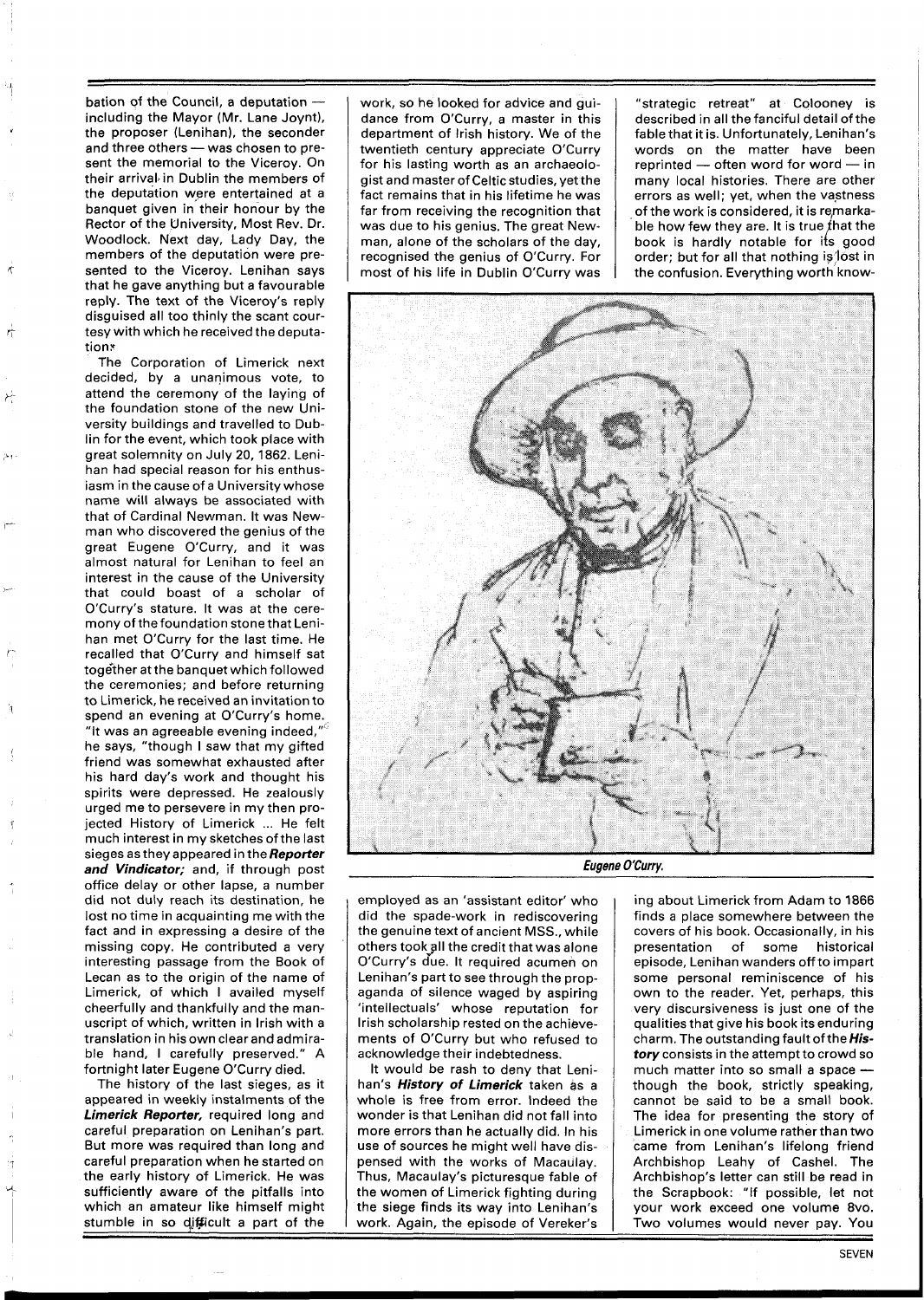

must have a good idea of the expense of bringing out two volumes respectably - something, I suppose, between five and seven hundred pounds according to the style of bringing out".

In collecting materials for his history, he was particularly fortunate in his discovery of the Arthur MS. (The Arthur MS, is the fee-book of a Catholic physician, Dr. Thomas Arthur, a graduate of Paris University, who practised medicine from **1619** until **1663.** The diary, which is in Latin, was published in part by Lenihan in the **Kilkenny Archaeological Journal, 1867).** This document is an invaluable source of social history of the period not only for Limerick. Unfortunately, owing to straitened circumstances in his later years, Lenihan was reluctantly compelled to sell this and other valuable MS. materials for his projected histories of Clare and Tipperary. The **History of Limerick,** on its first appearance, was hailed by many eminent scholars as an authoritative work. The current learned reviews in England and Ireland acknowledged its impartiality. Agenerous share of the costs of publication was met by the long list of subscribers whose names are tabulated at the end of the book; but the author must have found himself considerably out of pocket as the result of the poor demand for the book. For three years at least after the **History** appeared, an advertisement of two columns giving excerpts of the reviews was published in almost every number of the **Limerick Reporter.**  In his correspondence with Father Meehan and Prendergast (author of the **Cromwellian Settlement in Ireland)** he

## **Richard Pigot (centre).**

complains that his book was eagerly read but not bought. Lenihan, was never in affluent circumstances; and it should be borne in mind that, at the time of the first appearance of the **History of Limerick,** he had to earn his daily bread as a journalist and to provide for the education of a family of eight or nine children.

It is sometimes said that a great portion of Lenihan's **History of Limerick** is that of another writer, and the name of Thomas Stanley Tracey is mentioned as being that of the real author. This objection against Lenihan's authorship need not be taken seriously. There is no mystery about the name of Thomas Tracey. He graduated a B.A. of Trinity College in **1841** and became a journalist. For many years he occupied the post of sub-editor to the **Limerick Reporter.** Lenihan quite openly admits his obligations to Tracey. In the Preface he states: "In translation, research, revision and, generally, literary assistance I have enjoyed the constant, efficient and friendly aid of Thomas S. Tracey, B.A., who was conveniently near me."

Two explanations can be assigned for the propagation of this legend of dual authorship. In the first place, the fact that Tracey was a university graduate impressed people at a time when few Catholics possessed a university degree. To this it may be answered that Lenihan, though prevented from receiving the benefit of a university training because of his faith, had probably had quite asgood an education as Tracey. There is the added consideration that, if Tracev wrote a

considerable part of the book, it is matter for wonder that he did not protest when his name did not appear on the title-page as that of co-author. The second source of the legend can certainly be traced to Michael Hogan. Hogan was the author of a number of scurrilous pamphlets under the name "Seán na Scuab," which were directed against the members of the Limerick Corporation. These pamphlets are long since out of print and deservedly so. The story of Hogan's grievances against the Corporation is too well known to be repeated. But however justified his grievances, no admirer of Hogan can defend a work which offends against justice and charity. Lenihan's **History** had been published only two or three years when Hogan started writing this series of pamphlets. As a member of the Corporation and as a defender of the Liberal candidates against Sir Peter Tait and a Fenian candidate at the elections of **1868,** Lenihan came under Hogan's displeasure. Hogan represented Lenihan in these pamphlets as the son of a tinker from Cork, a servant in Carlow College, a man who caused trouble between a bishop and his clergy, an adventurer who sought refuge in Limerick where he cogged somebody's history. Public opinion was not influenced by such wild and unfounded statements.

Elections of members of Parliament were arranged for November **1868.**  Gladstone was seeking a mandate for the disestablishment of the State Church in Ireland. The Liberal candidates for Limerick were Francis William **i** -